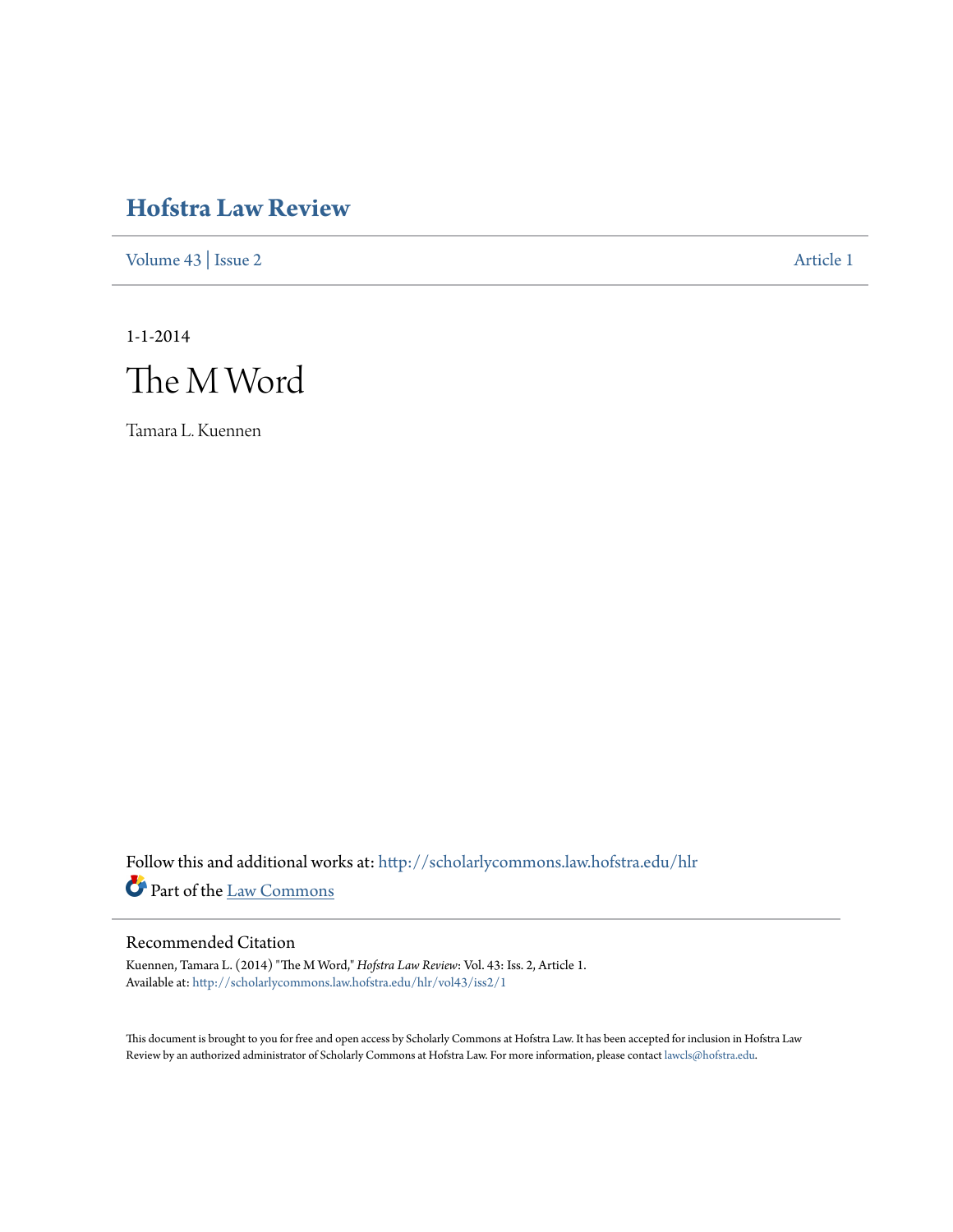## THE M WORD

## *Tamara L. Kuennen\**

## **I. INTRODUCTION**

The push to incorporate mindfulness into the practice of law is gaining traction. Defined as "paying attention, on purpose, to the present moment, non-judgmentally," mindfulness can be both a state of being (a reaction to a given situation or moment in time as a calm observer of what is happening within it) as well as a trait of being (a larger approach to all of life's moments; a perspective).<sup>1</sup> This Idea more fully defines mindfulness and its value to the practice and teaching of law, and it shows how clinical law professors in particular have embraced mindfulness as a core pedagogical value.<sup>2</sup>

This Idea also observes, however, that although mindfulness has been embraced, meditation-what I am calling the "M" word-has not. A primary way to achieve mindfulness is through meditation, the focused practice of paying attention to one's mind and the thoughts that occur to it in any given moment.' Unlike mindfulness, the word meditation rarely appears in pedagogical scholarship, and only a handful of clinicians are teaching it. The M word appears to carry baggage- a "touchy-feely" stigma of some sort-that mindfulness does not.

This Idea demonstrates that mindfulness and meditation are but two sides of a coin. Meditation, when defined most simply, is nothing more than a practice of mindfulness. This Idea ultimately concludes that mindfulness, meditation, and clinical pedagogy all share as a goal, the development in students (and lawyers) of a cluster of cognitive **4** competencies, often referred to as open-mindedness.

<sup>\*</sup> Associate Professor of Law, University of Denver Sturm College of Law.

*<sup>1.</sup> See infra* Part **ILA.**

<sup>2.</sup> See infra Parts II.B, III.

<sup>3.</sup> Evan M. Rock, *Mindfulness Meditation, the Cultivation of Awareness, Mediator Neutrality, and the Possibility of Justice,* 6 CARDOZO **J.** CONFLICT RESOL. 347,350-51 (2005).

*<sup>4.</sup> See infra* Parts III-V.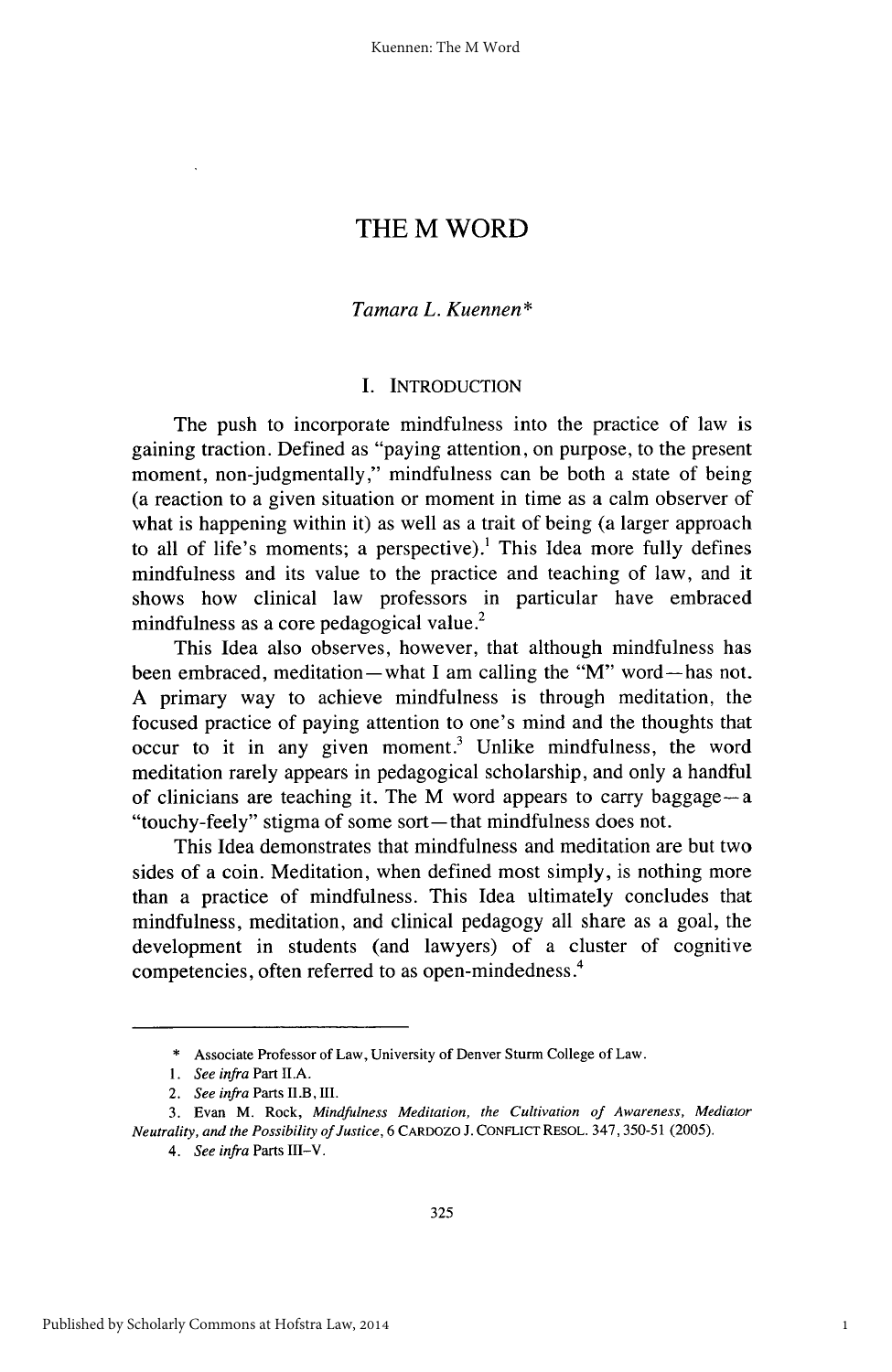326

#### *HOFSTRA LAW REVIEW*

#### II. MINDFULNESS AND THE PRACTICE OF LAW

## *A. Working Definition of Mindfulness*

Borrowing from the work of Jon Kabat-Zinn, renowned American proponent of mindfulness, I define mindfulness as paying attention, on purpose, to the present moment, non-judgmentally.<sup>5</sup> In theory, this concept is quite straightforward. It basically has to do with paying attention and being aware.<sup>6</sup> However, for most of us, most of the time, it is difficult to put into practice. As Kabat-Zinn describes:

[I]t often seems as if we are preoccupied with the past, with what has already happened, or with a future that hasn't arrived yet ... [and] we are only partially aware of this inner tension, if we are aware of it at all. What is more, we are also only partially aware at best of exactly what we are doing in and with our lives, and the effects our actions and, more subtly, our thoughts have on what we see and don't see, what we do and don't do. For instance, we usually fall, quite unawares, into assuming that what we are thinking-the ideas and opinions that we harbor at any given time-are "the truth" about what is "out there" in the world and "in here" in our minds. Most of the time, it just isn't so. We pay a high price for this mistaken and unexamined assumption .... The fallout accumulates silently, coloring our lives without our knowing it or being able to do something about it.<sup>7</sup>

Mindfulness involves both observing one's thoughts and understanding that one's thoughts are not truths, but merely assumptions. This awareness is the essence of mindfulness; it is the awareness that when thoughts go unexamined, they cannot be trusted. Kabat-Zinn stated that: "[Mindfulness] is enlightening in that it literally allows us to see more clearly, and therefore come to understand more deeply . . . .<sup>8</sup> This awareness extends to emotions-deep emotions that we might not otherwise allow ourselves to hold in awareness. Kabat-Zinn found that

**<sup>5.</sup> JON** KABAT-ZINN, WHEREVER You Go, THERE You ARE: MINDFULNESS MEDITATION IN EVERYDAY LIFE 4 (1994).

*<sup>6.</sup> See* Rock, *supra* note 3, at 350-51. Though mindfulness is an ancient Buddhist practice, for the purposes of this Idea, I am concerned with it as a habit of mind, regardless of the practitioner's religious or spiritual beliefs, or lack thereof. Douglas Codiga stated that: "[L]awyers must understand that there is nothing mystical or otherworldly about mindfulness meditation. Both the theory and practice of mindfulness meditation are founded on, and compatible with, reason, analysis, and skepticism .... Second, it must be clear that the practice of mindfulness meditation requires no commitment to Buddhism." Douglas A. Codiga, *Reflections on the Potential Growth of Mindfulness Meditation in the Law,* 7 HARV. NEGOT. L. REV. 109, 109-10 (2002).

<sup>7.</sup> KABAT-ZINN, *supra* note 5, at xiv; *see also* Leonard L. Riskin, *Further Beyond Reason:* Emotions, the Core Concerns, and Mindfulness in Negotiation, 10 NEV. **LJ.** 289, 305 (2010).

<sup>8.</sup> KABAT-ZINN, supra note 5, at 8.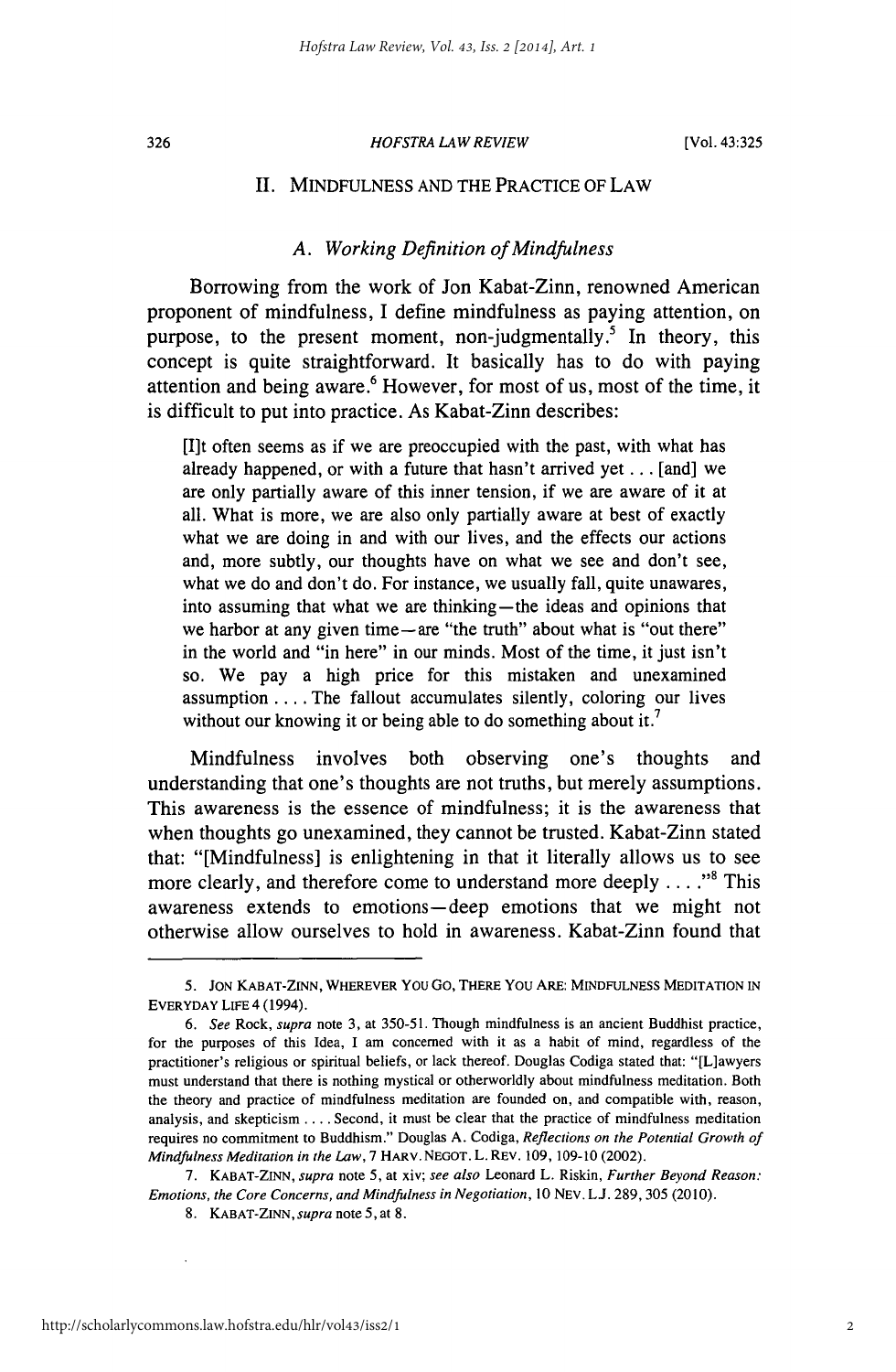*THE M WORD*

"[t]he overall tenor of mindfulness ... is gentle, appreciative and nurturing," and that another way to think about mindfulness, then, is to think of "heartfulness."<sup>9</sup>

Yet, a larger dimension of mindfulness is the sense of being "aware that I am aware."1° This larger sense is critical to understanding that mindfulness is not merely a habit of mind for use in this momentthough certainly it encompasses this-but also that mindfulness can be less of a state, and more of a trait, of being. $^{11}$ 

#### *B. Mindfulness and Lawyers*

The idea that we might develop the trait of mindfulness, rather than deploy it sporadically, is one that appeals to those who are concerned with lawyering as a profession.<sup>12</sup> Lawyers could operate from a "meditative perspective," a term coined by the Center for Contemplative Mind in Society's Law Program's Working Group for Lawyers ("Working Group").<sup>13</sup> Specifically, with regard to how mindfulness benefits lawyers, the Working Group defines the meditative perspective as "a method to remain grounded and centered amidst the often contentious and stressful nature of the legal profession."<sup>14</sup> Moreover, they assert that "[w]ith practice over time, mindfulness meditation fosters a more profound relationship with our thoughts, emotions, and, ultimately, ourselves."15

The Working Group found that the meditative perspective permitted the deep and difficult leap to understanding our clients' experiences to build trust with clients and to make connections that cross barriers of class, education, and culture.<sup>16</sup> In addition, it offers the possibility of seeing oneself and others (clients, judges, and adversaries)

2014]

*<sup>9.</sup> Id.* at 6-7.

<sup>10.</sup> DANIEL **J.** SIEGEL, THE MINDFUL BRAIN: REFLECTION AND ATTUNEMENT IN THE CULTIVATION OF WELL-BEING 13 (2007).

<sup>11.</sup> Riskin, *supra* note 7, at 314-15, 330. I note, however, that in my personal experience, "mindfulness" is not a "trait" in any inherent sense. It is a result of practice, much like physical exercise. One builds upon it. Once practiced as a skill, it becomes more trait-like. And of course, when one does not practice the skill, it no longer resembles a trait.

<sup>12.</sup> *See* Rhonda V. Magee, *Educating Lawyers to Meditate?,* 79 UMKC L. REV. 535, 555 (2011).

<sup>13.</sup> The Center for Contemplative Mind in Society, The Meditative Perspective 1 (April 2007) (working draft) (on file with the *Hofstra Law Review)* [hereinafter The Meditative Perspective] ("The radical change mindfulness mediation can foster is difficult to describe and inseparable from the practice itself; we call it 'the meditative perspective."'); *see* Magee, *supra* note 12, at 546 (describing the Center for Contemplative Mind in Society's Law Program).

<sup>14.</sup> The Meditative Perspective, *supra* note 13, at 1.

<sup>15.</sup> *Id.*

<sup>16.</sup> *Id.* at 2-3.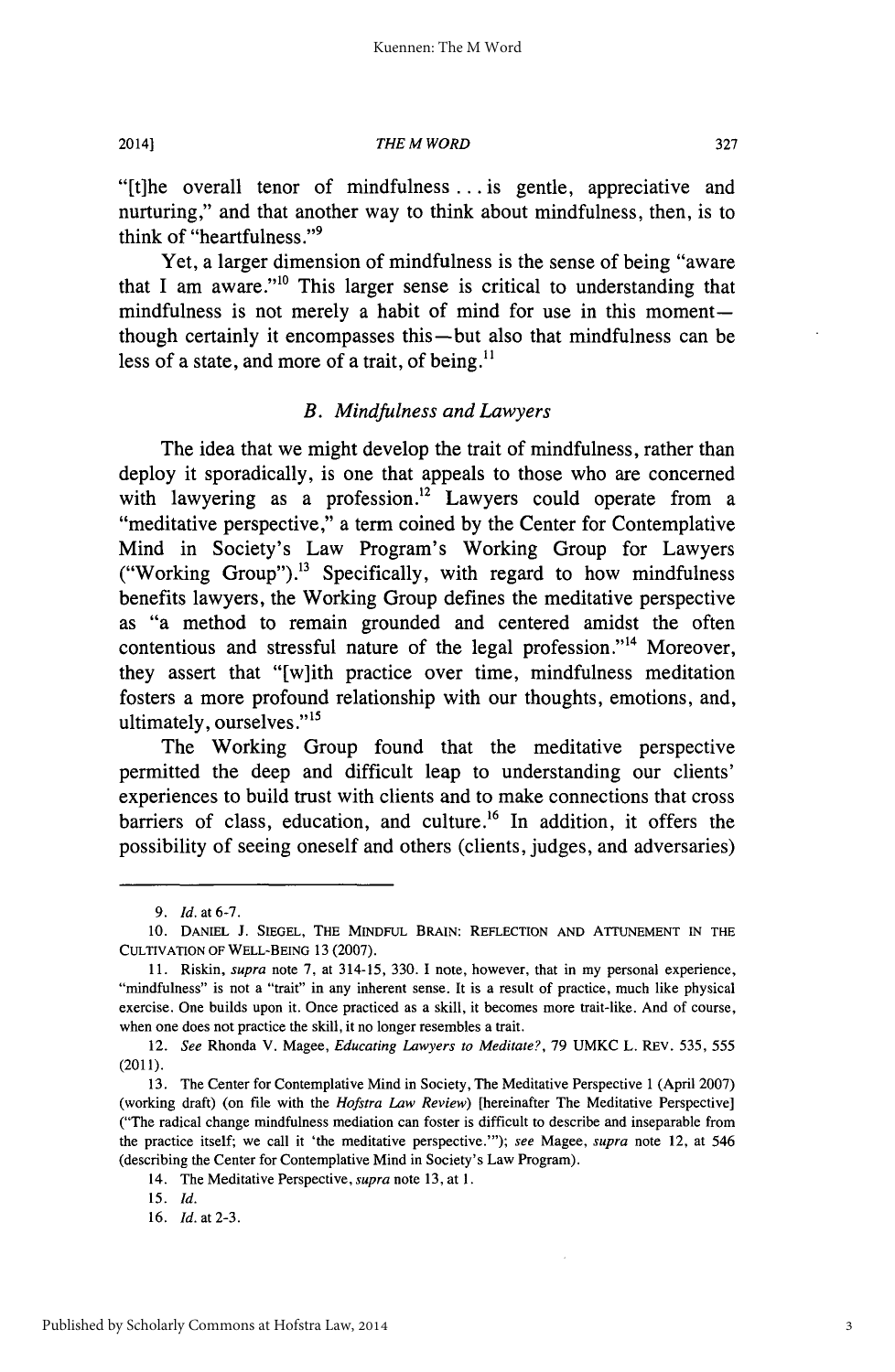*HOFSTRA LAW REVIEW* **328** [Vol. **43:325**

with the same clarity and acceptance, which has revolutionary implications for the practice of law.<sup>17</sup>

There is a burgeoning literature documenting the benefits of mindfulness for lawyers. $18$  The benefits include not merely stress reduction—though this is an enormous benefit in a field in which practitioners report a very high level of stress-but also a sense of feeling whole and of consciously connecting the lawyer's professional role to her personal identity. Mindfulness has helped lawyers bridge the gap between the outer world (the demands of lawyering) with the inner world of intuition, beliefs, and emotions, thereby striking an integrated balance between the two. $^{19}$ 

## *C. Legal Education*

The notion of integrating personal and professional roles has been explicitly found to be lacking in legal education-in particular, legal educators are currently being scrutinized for failing to develop ways of "thinking within and about the role of lawyers" into their curricula for students, and how this role both overlaps with, but is distinct from, one's self-concept.<sup>20</sup> In law school, students quickly learn that rational objective analysis, hard facts, and cold logic are valued to the exclusion of other qualities, such as self-awareness, emotion, imagination, morality, and interpersonal relationships.<sup>21</sup>

Though teaching self-reflection is a hallmark of clinical legal education, $22$  it is not a skill that is explicitly taught in the general

**<sup>17.</sup>** *Id.* at 2; *see, e.g.,* Charles Halpem, *The Mindful Lawyer: Why Contemporary Lawyers Are Practicing Meditation,* **61 J. LEGAL EDUC.** 641, 643-44 (2011) (discussing, as an attorney, his experience using the group's "meditative perspective"). Indeed, Charles Halpern and a few other pioneering scholars offer meditation seminars at law schools and annual meditation retreats and workshops for judges and lawyers. Halpern, *supra*, at 641, 644.

**<sup>18.</sup>** *See, e.g.,* **STEVEN KEEVA, TRANSFORMING PRACTICES: FINDING JOY AND SATISFACTION IN THE LEGAL** LIFE **60-63 (2009)** (discussing Kabat-Zinn's mindfulness and its application to the practice of law).

**<sup>19.</sup>** *Id.* at 12 ("The challenge to the profession is to honor both the life of the spirit and the life of the mind, and thereby extend the professional map.").

<sup>20.</sup> ROY **STUCKEY ET AL., BEST** PRACTICES FOR **LEGAL EDUCATION** 14-15,21-23 **(2007).**

<sup>21.</sup> *Id.* at 22; *see* KEEVA, *supra* note **18,** at **7** ("In no time **flat,** intellectual rigor has become [law students'] true north, and a mountain of reason has replaced their old landscapes of feelings, convictions, and beliefs."); Riskin, *supra* note **7,** at 292-94 (arguing that lawyers require certain skills to handle conflict-which involves cognitive, behavioral and emotional capabilities-but that "[m]ost traditional law school courses **...** exclude consideration of the emotions of the parties, lawyers, and judges").

<sup>22.</sup> **STUCKEY ET AL.,** *supra* note 20, at 48-49, **62, 65-66; WILLIAM** M. SULLIVAN **ET AL., EDUCATING** LAWYERS: **PREPARATION** FOR **THE PROFESSION** OF **LAW 28-29 (2007);** *see also* Mark Neal Aaronson, *Thinking Like a Fox: Four Overlapping Domains of Good Lawyering,* **9** CLINICAL L. REV. **1, 13, 38** (2002) (explaining that self-reflection should be nurtured in law school and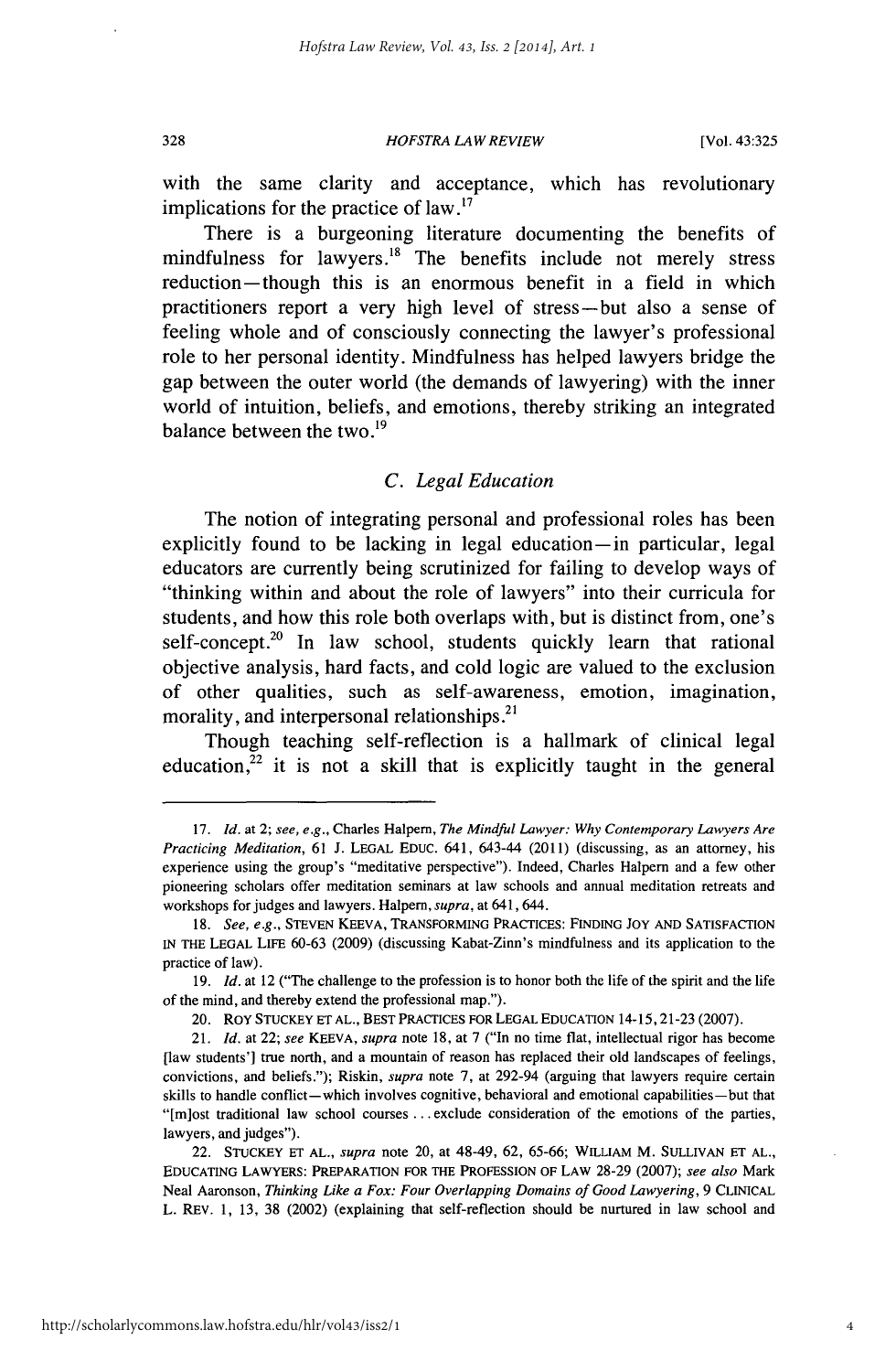Published by Scholarly Commons at Hofstra Law, 2014

#### 2014]

#### *THE M WORD*

curriculum. Recently, a number of critics compellingly argued that teaching students to become expert self-reflectors should be the primary missions of law schools.<sup>23</sup> Given that three years of law school cannot fully prepare students for practice, schools should do everything possible to ensure that their graduates can skillfully identify, plan, monitor, and reflect upon their learning strategies **.24**

Students must be taught to be reflective about more than just their learning styles; they should be able to reflect upon their thinking much more broadly. Law schools teach students to "think like lawyers." Yet learning to think in this new way is hard,<sup>25</sup> and as mentioned above,<sup>26</sup> the traditional law school curriculum fails to teach the importance **of** feelings and emotions in thinking. Nuanced models of thinking take into account the emotional aspects of intelligence, and view intelligence as a multidimensional concept involving both cognitive and emotional abilities.<sup>27</sup> Acknowledging the multidimensional nature of thinking sets the stage in law school for increased receptivity to the notion of an integrated self-conception that not only legitimizes the role of emotions in professional decision-making and relationships, but can also more

*Id.*

clinical supervision helps students acquire increased self-awareness about what underlies and shapes their perceptions); Jane H. Aiken, *Provocateurs for Justice,* **7** CLINICAL L. REV. **287, 290, 298-99** (2001) (describing the importance of critical reflection, which is the "ability to identify assumptions and expose them"); Jane H. Aiken, *Striving to Teach "Justice, Fairness, and Morality,"* 4 **CLINICAL** L. REV. 1, 24-26, 42 (1997) [hereinafter Aiken, *Striving]* (explaining that clinicians can help students reflect on why disorienting moments are disorienting while "reorient[ing]" their thinking); Susan Bryant, *The Five Habits: Building Cross-Cultural Competence in Lawyers,* 8 **CLINICAL** L. REV. 33, 56-57 (2001) (emphasizing that the ability to reflect and self-monitor are necessary for dealing with and learning from cross-cultural difficulties and mistakes and arguing that "[s]tudents with a capacity to talk about issues of difference will be better able to reflect with and learn from others"); Michael Meltsner & Philip G. Schrag, *Scenes from a Clinic...,* **127** U. PA. L. REV. 1, **9** (1978) (describing how "learning about learning" is an important goal).

<sup>23.</sup> *See, e.g.,* **STUCKEY ET AL.,** *supra* note 20, at 48-49; Aiken, *Striving, supra* note 22, at 6, 25-26.

<sup>24.</sup> **STUCKEY ET AL.,** *supra* note 20, at 49-50.

<sup>25.</sup> **JANET DONALD, LEARNING** TO THINK: DISCIPLINARY PERSPECTIVES **195** (2002). Janet Donald stated:

Learning to think like a lawyer is a demanding and complex process. A vocabulary of abstract, nuanced terms and principles guide the process of thinking. The methodology of legal judgment consists of looking at the facts, the issues, and the results, analyzing the reasons, and then critiquing these both distinctively and constructively. Lawyers must determine what was held and why. There are various strategies to be learned to produce an argument, and individuals must incorporate a wide range of skills, attitudes, and values into their behavior.

<sup>26.</sup> *See supra* text accompanying note 20.

<sup>27.</sup> *See, e.g.,* Patti Alleva & Laura Rovner, *Seeking Integrity: Learning Integratively from Classroom Controversy,* 42 Sw. U. L. REV. 355,391,417 (2013).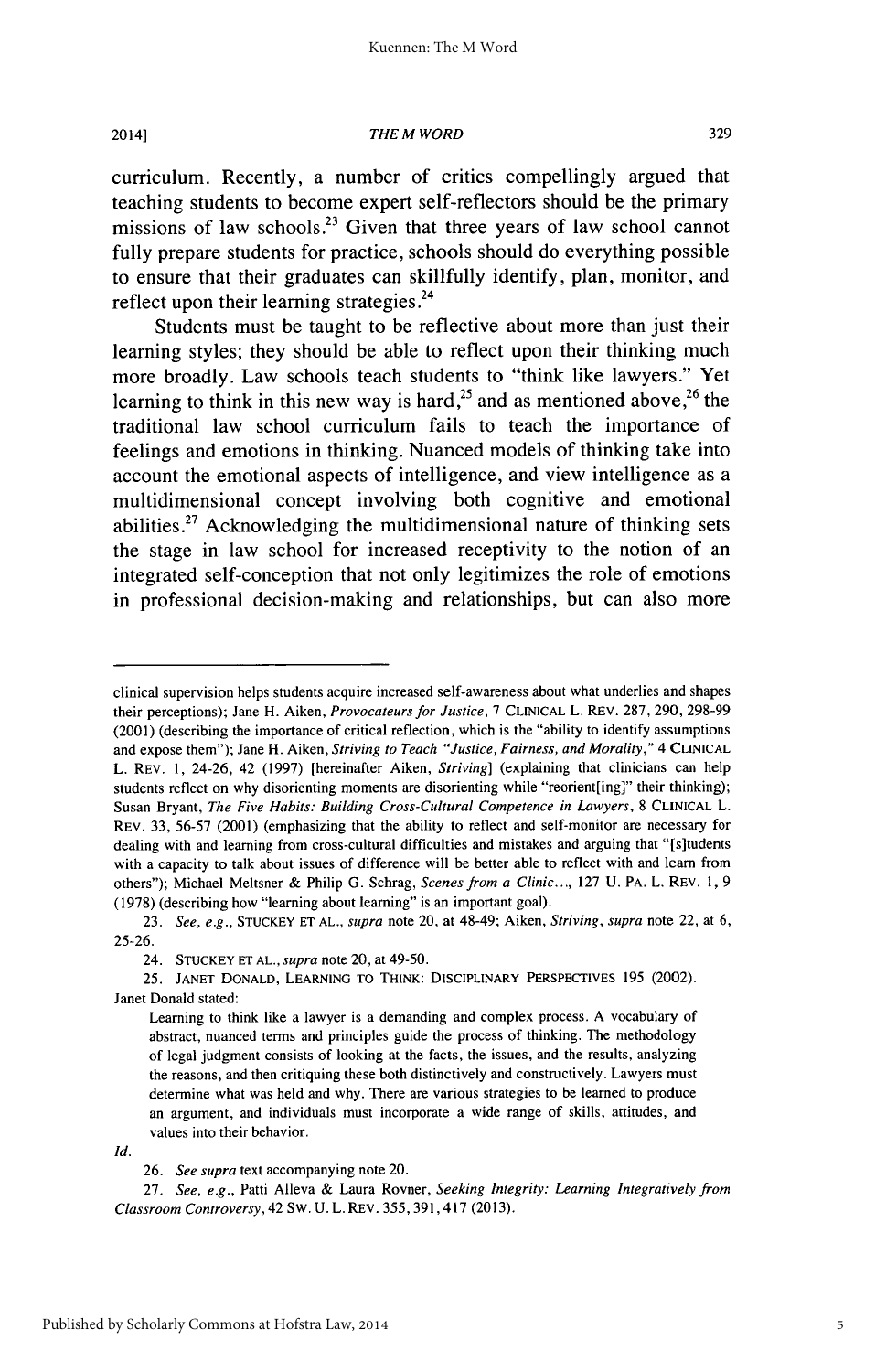*HOFSTRA LAW REVIEW*

transparently account for their influences, whether positive or negative, in what lawyers say and do. $28$ 

Put simply, if taught the skill of self-reflection, law students would be able to observe their thought patterns, develop the ability to identify inaccuracies and errors, envision alternative or less inaccurate patterns, and be more aware of otherwise unexamined thoughts. Similarly, they could identify and acknowledge emotion-which so often occurs below the level of consciousness-and develop an understanding of the root causes of varying emotions, and an awareness of how emotions affect both thought and judgment.

As Rhonda V. Magee, law professor and proponent of mindfulness in law school curricula, argues, students would be "capable of acting more purposefully and deliberately, and, over time, have been shown to increase positive feelings toward oneself and compassion toward others."<sup>29</sup> She further asserts that "[t]hese outcomes directly address the concerns of Carnegie."30

## III. MINDFULNESS AND CLINICAL PEDAGOGY

Clinical law professors have embraced the importance of mindfulness to the practice of law, and, thus, have included mindfulness in their teaching of students to practice law. The 2014 American Association of Law Schools Annual Conference on Clinical Legal Education ("2014 Conference") devoted a third of its program to the subiect of mindfulness.<sup>31</sup> Previous conferences have also included individual sessions devoted to the topic.<sup>32</sup>

330

<sup>28.</sup> See *generally* Alleva & Rovner, supra note 27.

<sup>29.</sup> Rhonda V. Magee, *Contemplative Practices and the Renewal of Legal Education, in* NEW DIRECTIONS FOR TEACHING **AND** LEARNING: **CONTEMPLATIVE** STUDIES IN HIGHER EDUCATION 31, 37 (Linda A. Sanders ed., 2013).

<sup>30.</sup> *Id.*

<sup>31.</sup> The 2014 Conference, "Becoming a Better Clinician," offered three tracks from which participants could choose to attend, one of which was "Community Engagement and Mindfulness." ASS'N OF AM. L. SCH., 37TH ANNUAL CONFERENCE ON CLINICAL LEGAL EDUCATION: BECOMING A BETTER CLINICIAN 5, 30-31 (2014) [hereinafter 37TH ANNUAL CONFERENCE], *available at* www.aals.org/clinical20l4/Clinl4BookletWeb/pdfhttp://bestpracticeslegaled.files.wordpress.com/2 **0** 14/05/clinl4bookletweb.pdf.

<sup>32.</sup> In 2008, "Mindfulness and Clinical Law Teaching" was offered as a concurrent session, as well as daily meditation groups. ASS'N OF AM. L. SCH., 2008 CONFERENCE ON CLINICAL LEGAL EDUCATION 3 (2008). In 2010, a plenary session facilitated by Margaret E. Montoya, Sameer M. Ashar, and Tirien Steinbach was devoted to an exercise in mindfulness designed by Professor Jeff Selbin. *See* Montoya et al., Plenary II: Using Critical Perspectives to Inform Change at the 2010 Conference on Clinical Legal Education (May 6, 2010).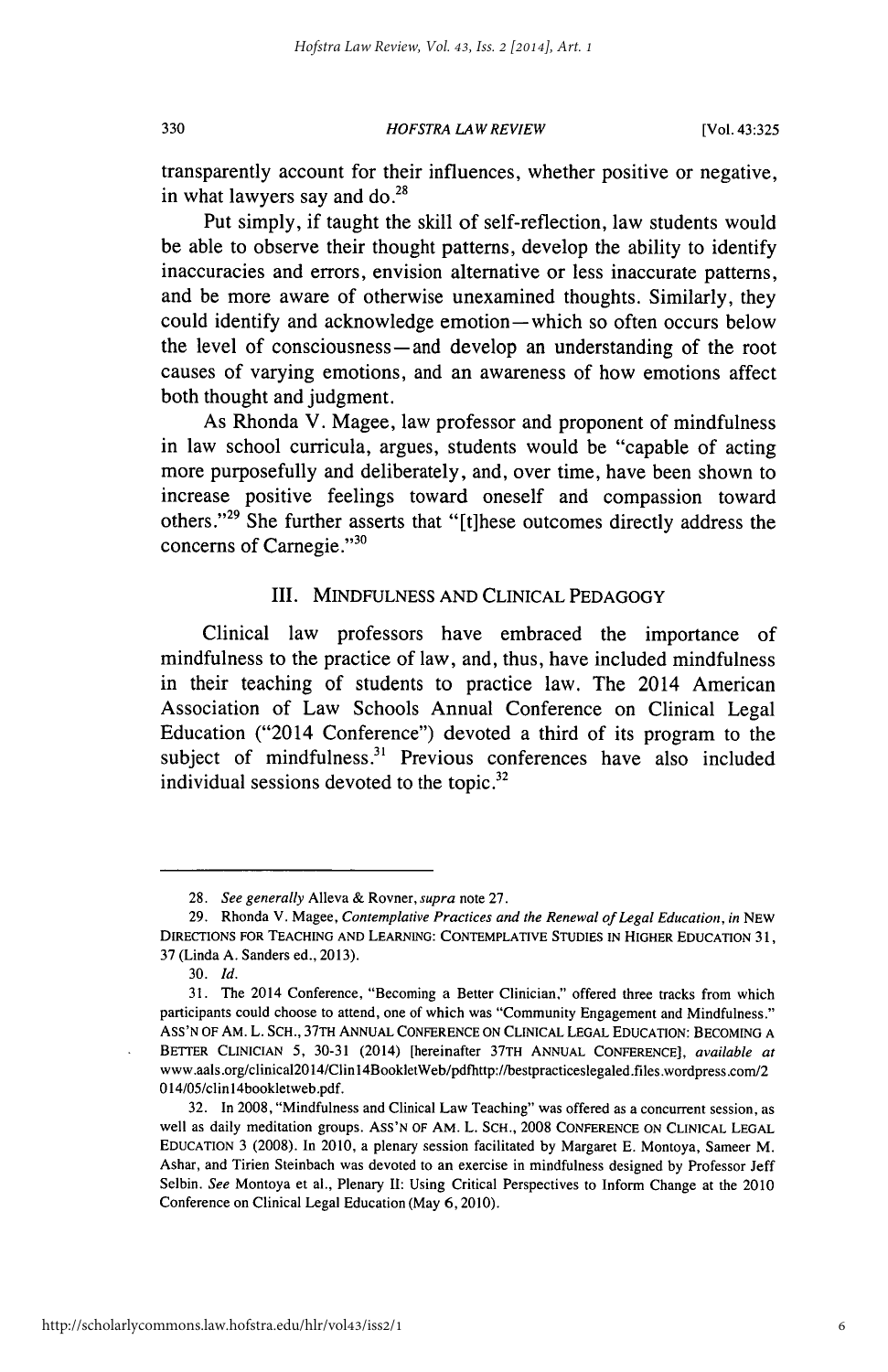20141

#### *THE M WORD*

Clinicians' scholarly works have long focused on the centrality of teaching students to approach clients with an open mind.<sup>33</sup> Stephen Ellmann, Robert D. Dinerstein, Isabelle R. Gunning, Katherine R. Kruse, and Ann C. Shalleck described open mindedness as a "special virtue" that a lawyer must possess:

In every interaction, lawyers need to work to understand the part of clients' experiences that the clients bring to the relationship. As lawyers come to know their clients and grasp their legal problems, they need to be able to listen with care and flexibility, shape insightful questions, offer clear explanations, and convey empathy. They need to encounter and take account of difference and sameness; they need to become part of client decisionmaking without taking [the] choice away from the clients; they need to find ways to feel comfortable taking action for a client when much remains uncertain for the client or about the situation the client faces; they may need to wrestle with profound issues of truth, values, emotions and the nature of law; and ultimately they need to learn to do all of this quickly and efficiently as well. And, as if that were not enough, we are also saying that they need to be sensitive to context, to connection, to the fluidity of client identity, and of course to ethics.

To do all this, the lawyer needs a special virtue-openness of  $mind.<sup>34</sup>$ 

Ellmann et al. describe openness of mind as being comprised of several skills: an ability to approach the client without preconception; a willingness to be curious about and gather information from a client (rather than jumping quickly to a conclusion); and a flexibility of thinking that allows room for any initial understanding of a client to change at different points in time.<sup>35</sup> In addition, the open-minded lawyer must be able to maintain a sense of humility in her approach to clients

<sup>33.</sup> *See, e.g.,* Angela Harris et al., *From "The Art of War" to "Being Peace": Mindfulness and Community Lawyering in the Neoliberal Age,* **95** CALIF. L. REV. 2073, 2094-97, 21 15-16, 2126- 27 (2007); Paul R. Tremblay, Rebellious Lawyering, Regnant Lawyering, and Street-Level Bureaucracy, 43 HASTINGS **LJ.** 947, 952-53, 958-59 (1992); Lucie E. White, Mobilization on the *Margins of the Lawsuit: Making Space for Clients to Speak, 16 N.Y.U. REV. L. & SOC. CHANGE* 535, 544-45 (1988).

<sup>34.</sup> STEPHEN **ELLMANN** ET AL., LAWYERS AND CLIENTS: CRITICAL ISSUES IN INTERVIEWING AND COUNSELING 16 (2009).

<sup>35.</sup> *Id.* at 16-17. The authors posit:

<sup>[</sup>Llook[ing] at the lawyers in these pages **...** ask yourself if they display openness of mind. Are they able to focus on their clients, or are they tripped up by preconceptions or attachments of their own? Are they able to accept their clients not just as the clients first present themselves, but in the different ways the clients may express themselves over time? Are they, the lawyers, able to change too-to reassess a client, a case, or a course of action?

 $Id.$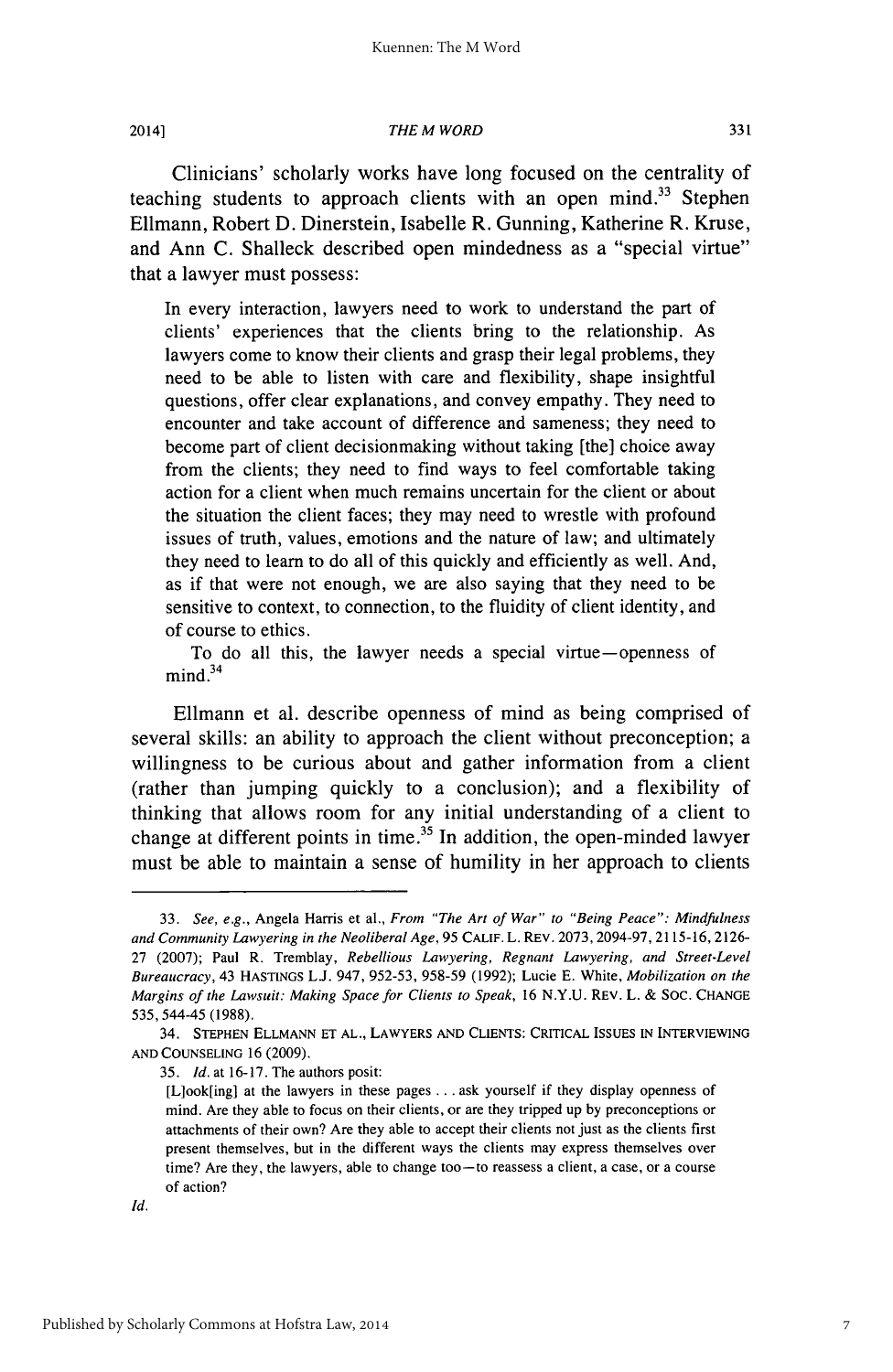*HOFSTRA LAW* REVIEW **332** [Vol. 43:325

and cases that must last over time, lest she fall prey to the danger of drawing quick conclusions.<sup>36</sup>

In a seminal article, Susan Bryant, collaborating with Jean Koh Peters, explained a methodology for fostering effective cross-cultural relations between student and client.<sup>37</sup> Since that article's introduction to clinical pedagogy more than a decade ago, nearly every law school clinic has recognized the potential success of incorporating "cross-cultural competence"<sup>38</sup> as an essential component of its curriculum. It is axiomatic that, in the heterogeneous environment in which students will practice, "differences" such as race, class, gender, national origin, immigration status, and sexual orientation affect not only individual lawyer-client relationships, but also continue to have significance for the broader allocation of legal benefits and burdens in our society.

The general consensus among educators, however, is that in order to develop cross-cultural competence, students must also develop a sense of cultural self-awareness. They must be willing to explore the dimensions of the cultural lens through which they perceive and interact with the rest of the world if they are to effectively deconstruct the lens of another. The ultimate goal is for students to master the concept of "isomorphic attribution"— the capability to attribute the same meaning to behavior and words that the person who is communicating intended to convey-rather than to interpret a given behavior or words through the listener's own cultural lens.<sup>39</sup>

<sup>36.</sup> **Id.** at 17. The authors' question: as lawyers become experts at interviewing and counseling, do they maintain a sense of humility and interest in others that help them meet their clients with eyes and mind open, or do "they become prey to the danger of jumping too quickly to appraisals that, however expert, are wrong in their judgments about the case and client[?]" **Id.**

<sup>37.</sup> Bryant, supra note 22, at 40-41. Espoused as a process through which lawyers can increase their own cultural competency, the "Five Habits" include: **(1)** identifying areas of similarity and difference between lawyer and client (and reflecting on their potential significance for the relationship); (2) identifying areas of similarity and difference between the client and legal system and between the attorney and legal system; (3) brainstorming multiple alternative explanations for client conduct; (4) anticipating and planning for potentially problematic aspects of cross-cultural communication; and (5) becoming non-judgmentally aware of one's own biases and stereotypes and learning to detect and minimize their impact on interactions. **Id.** at 64-78.

<sup>38.</sup> See, e.g., Serena Patel, Cultural Competency *Training: Preparing Law Students for* Practice in Our Multicultural World, 62 UCLA L. REV. Disc. 140, 146 (2014). Within clinical legal education, the concept of "cross-cultural competence" has its origins in the "client-centered" approach to lawyering. Michelle S. Jacobs, People from the Footnotes: The Missing Element in Client-Centered Counseling, 27 **GOLDEN GATE** U. L. REV. 345, 401-02 (1997). Spurred by the recognition that the traditional notions of client-centeredness did not expressly account for those ethnic, racial, socio-economic, and gender-based variables (among others) which necessarily influence the lawyer-client relationship, theorists and practitioners began in the late 1990s to urge lawyers and educators to explore the impact of their own cultures on their interactions with, and their representation of, clients. See id. at 349-50, 361,401-02.

<sup>39.</sup> Bryant, supra note 22, at 42-43, 56.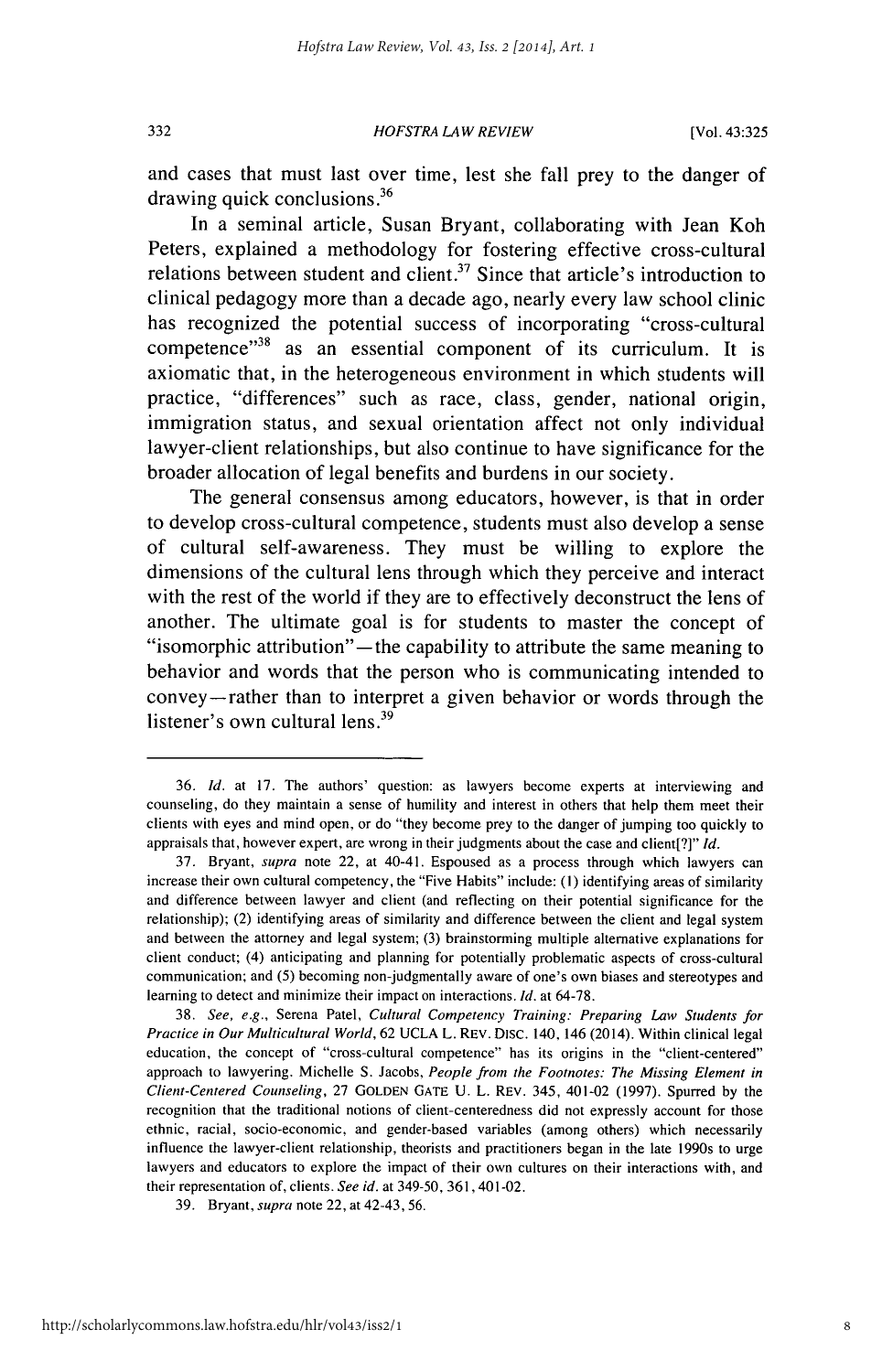Published by Scholarly Commons at Hofstra Law, 2014

2014]

#### *THE M WORD*

Bryant and Peters developed and taught students "habits of mind" to use in this endeavor.<sup>40</sup> These habits of mind include: analyzing how similarities and differences between student and client influence the student-client interaction; envisioning the client, the student, and the legal decision-maker as three rings in a Venn diagram, for the purpose of analyzing where these three actors' thinking overlaps and where it diverges; engaging in "parallel universe" thinking, in which the student actively looks for multiple interpretations of a client's decision or behavior; identifying (in advance) pitfalls and red flags for misinterpretation; and recognizing one's own biases and stereotypes in a self-analytical, rather than self-judgmental, manner, for the purpose of improving interactions in the future.<sup>41</sup>

Later, Bryant and Peters made explicit the central role of mindfulness in this methodology, and in particular, to the success of the student in truly hearing the client's story, or in achieving isomorphic attribution.<sup>42</sup> Students must "mindfully listen" (and "mindfully speak") to clients by constantly refocusing on the client's meanings and subjective understanding of her experience or story, and commit to listening carefully, thoroughly, and deeply to the story as the client understands it. $43$ 

This type of listening, they argue, embodies "the four major signature characteristics of mindfulness: 1) awareness that is 2) openhearted, 3) centered in the present moment, and 4) nonjudgmental."<sup>44</sup> In other words, it requires the student to employ Kabat-Zinn's definition of mindfulness, $45$  and to cultivate this skill through practice.

#### IV. THEM WORD

Although clinical law professors have embraced mindfulness, many are reluctant to embrace meditation as a way to achieve mindfulness.<sup>46</sup>

45. *See supra* Part **II.A.**

<sup>40.</sup> *Id.* at 63.

<sup>41.</sup> Id.at64-78.

<sup>42.</sup> Susan J. Bryant & Jean Koh Peters, *Six Practices for Connecting with Clients Across Culture: Habit Four, Working with Interpreters and Other Mindful Approaches, in* THE AFFECTIVE **ASSISTANCE** OF **COUNSEL:** PRACTICING LAW **AS A HEALING PROFESSION 183,** 196-97 (Majorie A. Silver ed., 2007) (describing the skill of listening as one of the most important and challenging of the cross-cultural lawyering skills and arguing that "mindful listening" is the key to achieving isomorphic attribution).

<sup>43.</sup> *Id.* at 198.

<sup>44.</sup> *Id.*

<sup>46.</sup> Professor Becky Sharpless, in a session entitled "Mindfulness and the Law School Clinic" at the 2014 Conference, remarked: "I am not a meditator. Nor do I think that I ever will be." Becky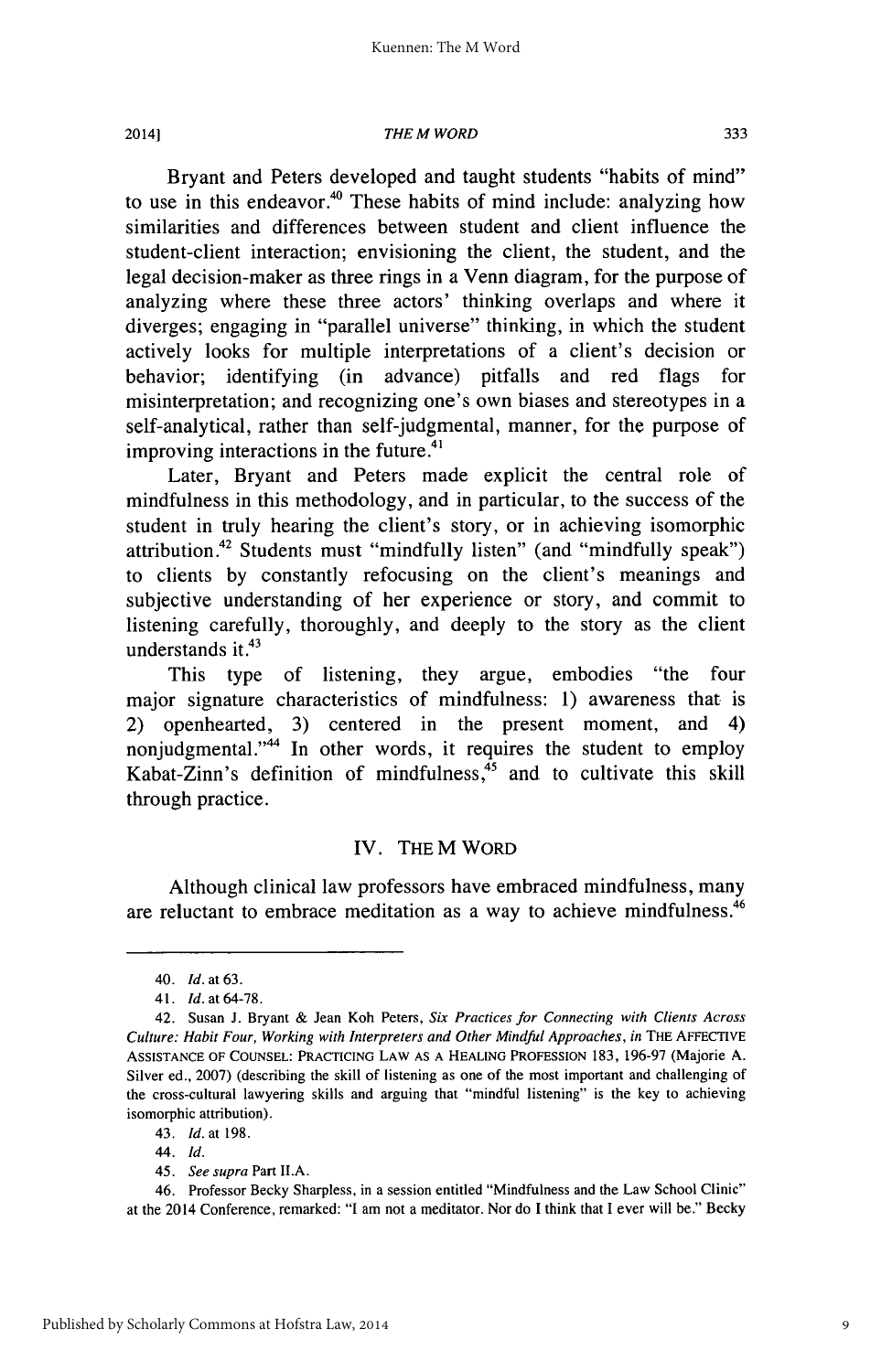*HOFSTRA LAW REVIEW*

And still fewer, including myself, are reluctant to teach it. Meditation has a bad reputation of being too "touchy-feely" or "mushy,"<sup>47</sup> and **I**, like others, worry that students will rebel.<sup>48</sup>

Before I further discuss meditation's bad rap, let me clarify what I mean **by** "meditation," for there are countless ways one might meditate. There are moving meditations (for example,  $\text{Oigong}^{49}$  and still meditations (for example, sitting on a cushion, paying attention to one's breath); religious meditations (such as prayer); compassion meditations (such as loving-kindness); and any number of other practices. For the present purpose, and to keep things very simple, when **I** speak of meditation, I refer to Kabat-Zinn's definition: "meditation is about letting the mind be as it is and knowing something about *how* it is in this moment."<sup>50</sup>

The act of knowing how one's mind is in this moment takes but only a moment. Thus, meditation can take place without purposefully setting aside time to sit down on a cushion, close one's eyes, and concentrate on one's breathing-what we commonly think of as meditation. Rather, meditation at its core (according to Kabat-Zinn) is the moment of awareness itself.<sup>51</sup>

When one views meditation as the act of being mindful, or the act of being alert to one's thought processes—however fleeting the  $act-$ 

48. Participants expressed this worry during the 2014 Conference, and I commonly express my own fear of teaching meditation. Even teaching law students the skill of reflecting on one's performance has caused students to rebel. *See, e.g.,* Timothy Casey, *Reflective Practice in Legal Education: The Stages of Reflection,* 20 CLINICAL L. REv. 317, 320, 331-34 (2014) (citing Joshua E. Perry, *Thinking Like a Professional,* 58 J. LEGAL EDUC. 159, 160 (2008) (describing how students want to learn black-letter law and viewing reflection as "mushy")).

49. *Frequently Asked Questions: What Is Qigong?,* QIGONG INST., http://www.qigonginstitute.org/html/FAQ.php (last visited Feb. 15, 2015) ("The art of Qigong consists primarily of the use of intention, meditation, relaxation, physical movement or posture mind-body integration, and breathing exercises.").

50. KABAT-ZINN, *supra* note 5, at 33.

51. *Id.* at 35 ("What we frequently call formal meditation involves purposefully making a time for stopping all outward activity and cultivating stillness, with no agenda other than being fully present in each moment."); *see also* JAY MICHAELSON, EVOLVING DHARMA: MEDITATION, BUDDHISM, AND THE NEXT GENERATION OF ENLIGHTENMENT xvi (2013) ("Meditation, in a sense, is a more specific, more focused kind of mindfulness. It narrows the attention and awareness to a particular focus, such as one's posture, the sensations of breath, a visualization, or the nature of mind itself.").

334

Sharpless et al., Mindfulness and the Law School Clinic, 37th Annual Conference on Clinical Legal Education (Apr. 29, 2014) (on file with the *Hofstra Law Review).*

<sup>47.</sup> *See, e.g.,* Jeffrey W. Stempel, *Feeding the Right Wolf: A Niebuhrian Perspective on the Opportunities and Limits of Mindful Core Concerns Dispute Resolutions,* 10 NEV. **LJ.** 472, 508-09 (2010) (describing perception of meditation as "touchy-feely"); Bob Lindemeier, *Letters from the Dhamma Brothers: Meditation Behind Bars,* CHAMPION, Nov. 2012, at 52, 53 (reviewing JENNY PHILLIPS, LETrERS FROM THE DHAMMA BROTHERS: MEDITATION BEHIND BARS (2008) (reflecting on a personally-held notion that meditations are "touchy-feely")).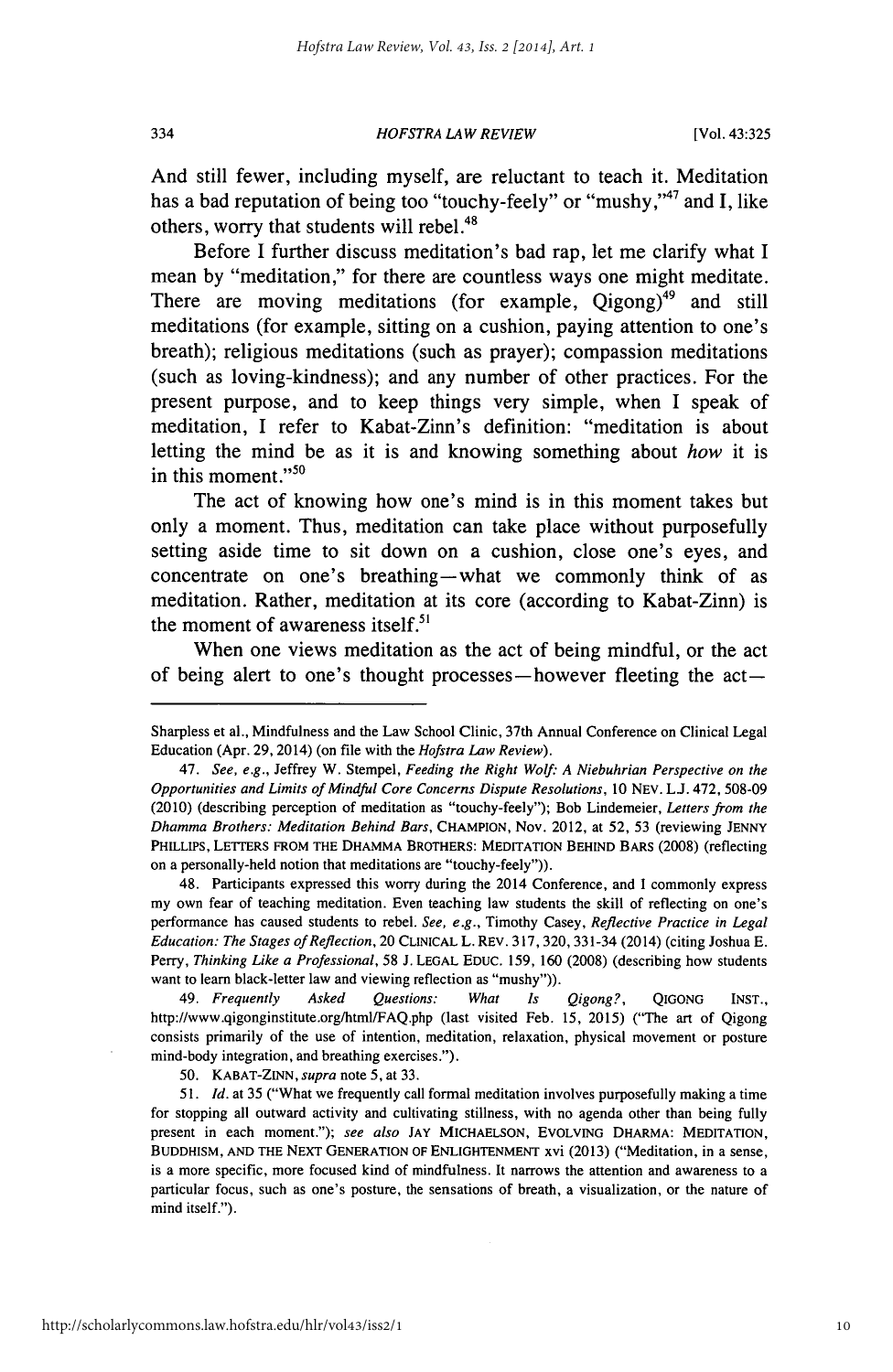2014]

#### *THE M WORD*

335

meditation loses its stigma. I watched the de-stigmatizing of meditation at the 2014 Conference. There, Professors Becky Sharpless, Scott Rogers, and Bernard Perlmutter led a session entitled "Mindfulness and the Law School Clinic."<sup>52</sup> In this session they demonstrated mindfulness techniques that they use with their students. Just moments after, Professor Sharpless explained to the audience that she is not a meditator and doubts that she ever will be a meditator. She then recounted an interaction with a student, stating that during a supervision session, a student did or said something, and that whatever he did or said caused her to pause, take a deep breath, realize she was angry, and observe her feeling of anger. As she was recounting this experience to the audience, Professor Rogers interrupted: "Becky, guess what? You were meditating."<sup>53</sup>

Professor Deborah Cantrell, a clinician at the University of Colorado School of Law, recounted to me a similar story. She said that once when a student explained to her that he had missed a deadline, she paused, took a breath, and realized that she felt frustrated with the student. She observed her frustration. She took another breath, paused, and realized that she also felt confused. As she did this, she told the student of her mental process. She said to him: "I'm pausing for a moment, and realizing that I'm feeling confused."<sup>54</sup> Calmly, she was able to articulate exactly why she felt confused, and she and the student together figured out that a miscommunication had occurred.

Just as Professor Sharpless's experience can be described as meditation, so too can Professor Cantrell's. Each was able to observe the state of her mind at a given moment in time. Professor Cantrell's explanation of her meditation to her student, as it was occurring, might also be characterized as the teaching of meditation in a law school clinic.

I am not suggesting that teaching students to formally meditate for example, spend time in the classroom with students while all sit in silence for five minutes, paying attention to their thoughts-can or should replace more conventional teaching methods. Indeed, Professor Cantrell does precisely this with her clinical students twice per week. Nor am I suggesting that formal meditation practices, unlike the two examples I have described above, are "touchy-feely" or "mushy."<sup>56</sup>

<sup>52.</sup> *See* 37TH ANNUAL CONFERENCE, *supra* note 31, at 25.

<sup>53.</sup> *See* Sharpless et al., *supra* note 46.

<sup>54.</sup> Interview with Deborah Cantrell, Clinician, Univ. of Colo. Sch. of Law (May 2010).

<sup>55.</sup> *Id.*

<sup>56.</sup> *See* supra text accompanying notes 52-55. To be clear, I also am not arguing that "touchyfeely" endeavors-merely because we (or some of us) are fearful of them-should be avoided. There are many important skills we teach in law school, such as collaboration and leadership, which might also get a bad reputation as "touchy-feely," but are nonetheless invaluable and seriously